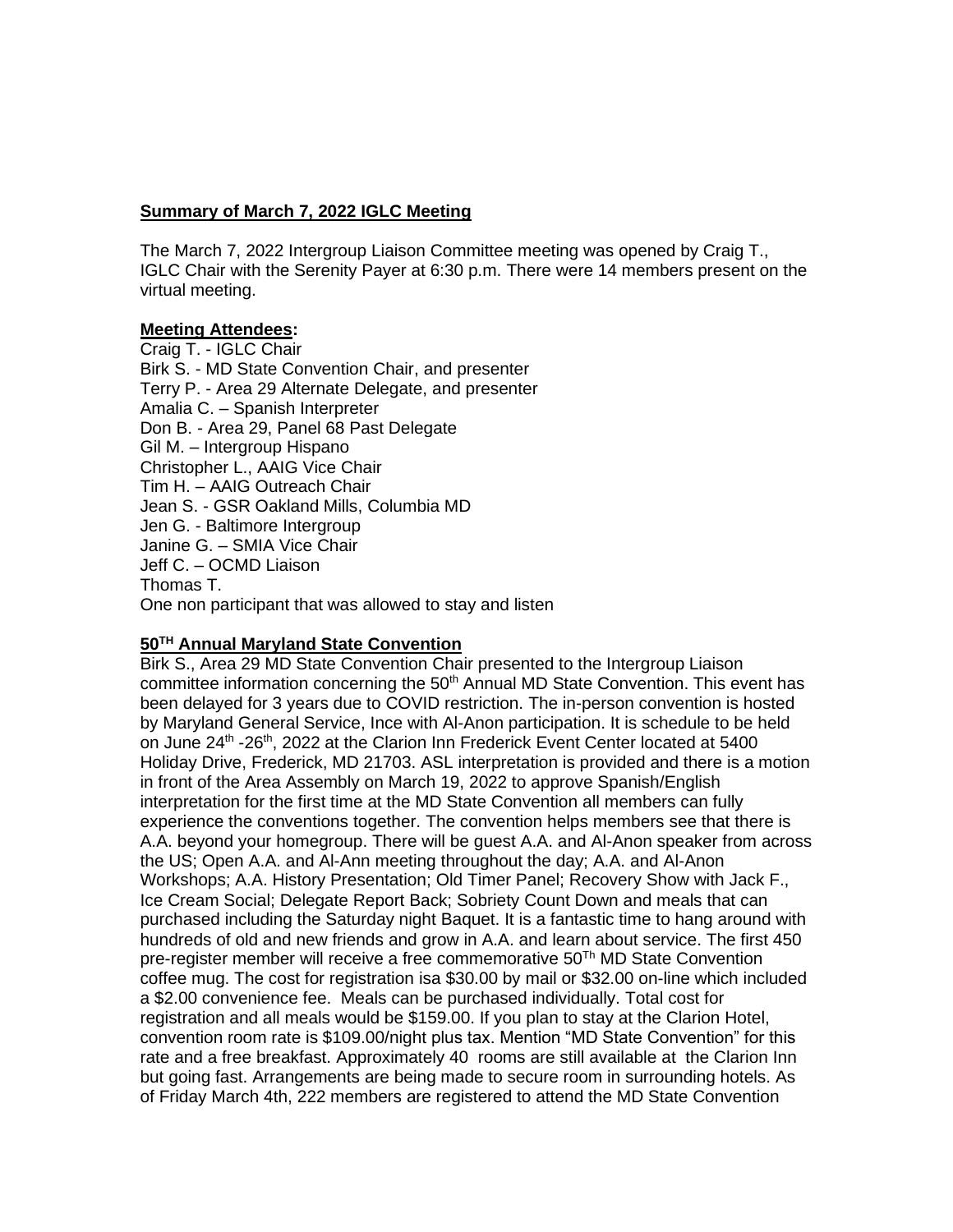which is ahead of previous years. Craig T. posted both the Spanish and English version of the MD State Convention flyer on chat.<https://www.marylandaa.org/state-convention> For question or more information, Contact Birk S. at [stateconvention@marylandaa.org](mailto:stateconvention@marylandaa.org) Craig T. at [intergorupliaison@marlandaa.org](mailto:intergorupliaison@marlandaa.org)

## **CARC Process and Mini Conference**

Terry P., Alternate Delegate reported the CARC (Conference Agenda Review Committee) process has started. CARC IV met on March  $5<sup>th</sup>$ . CARC II is scheduled for March 15<sup>th</sup>, CARC II is scheduled for March 26<sup>th</sup>, and CARC I is schedule for March 27<sup>th</sup>. Terry posted the link to the CARC Meeting Schedule which includes meeting times, virtual login information, and the agenda items that they will be discussing on chat. [https://www.marylandaa.org/carc\\_meetings\\_schedule](https://www.marylandaa.org/carc_meetings_schedule)

Terry explained that he has the agenda item and background information in both English and Spanish that he can send out. The Mini Conference will be a hybrid meeting held virtually and in-person on April  $9<sup>th</sup>$  at the New Hope Lutheran Church, 8575 Guilford Road, Columbia, MD. All members are invited and encouraged to attend the CARC meetings and the Mini Conference to help prepare our Delegate for the 72nd general Service Conference.

## **NERAASA Intergroup Roundtable Report-Back**.

Craig T. IGLC Chair. I attended the Intergroup Roundtable discussions that were held the evening of Friday March 25th with 18 in attendance and on Saturday March  $26<sup>th</sup>$ with 27 in attendance at NERAASA in Pittsburg, PA. The attendees came from Delaware, Maryland, New Jersey, New York, Pennsylvania, and Washington DC. Intergroups are autonomous and vary from district to district, area to area and state to state.

We discovered was that titles of representatives varied; some had brick & mortar locations, some did not; some had paid employees, some had volunteers, some had a combination; many sold A.A. literature, one sold additional items; many had liaisons to General Service and vice versa.

Topic of discussion included:

- 1) How do we incorporate virtual meetings into the Intergroup? It seemed universal that Intergroup recognized virtual meetings, many were included on their meeting lists, some attended virtual Intergroup business meetings and contributed to Intergroup. Some Intergroups require online group to have an address in their regions. Some groups have to meet for 4 months to get on their schedule. Some Intergroups are carrying virtual meetings into jails and treatment centers.
- 2) Lack of participation. One suggestion was to make a controversial announcement and enjoy the attendance the following month. A few Intergroups had Unity or Outreach Committees that had various approaches. One increased their hospitality budget and had an Outreach Committee visiting silent areas and telling them how great service is—enthusiasts! One was invited to General Service Districts and pitched their service; others asked to attend General Service meetings and say something about Intergroup. Some suggested workshops that would involve volunteers and generate enthusiasm.